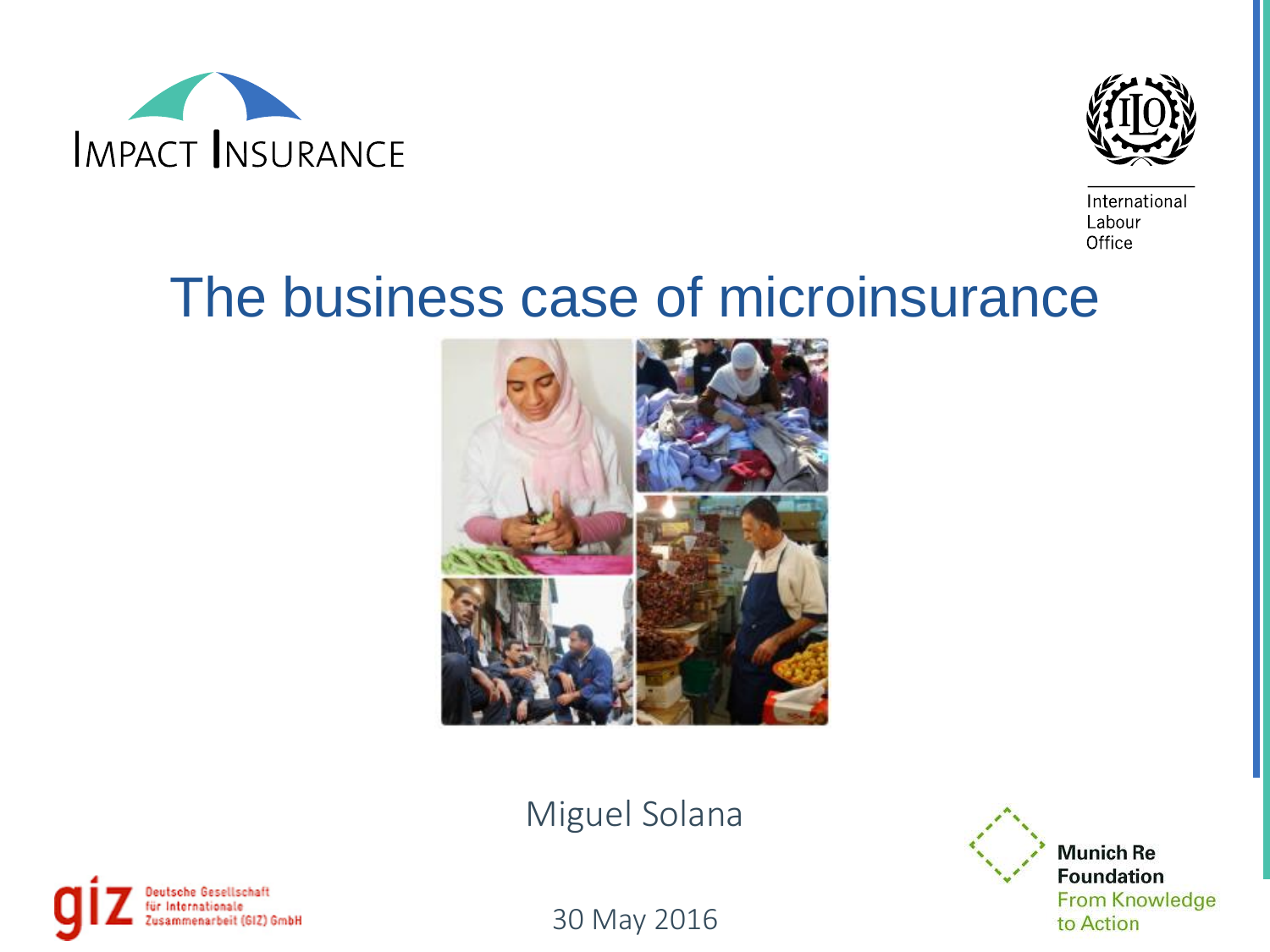## There is a strong need to understand the deman[d](#page-2-0)  for insurance





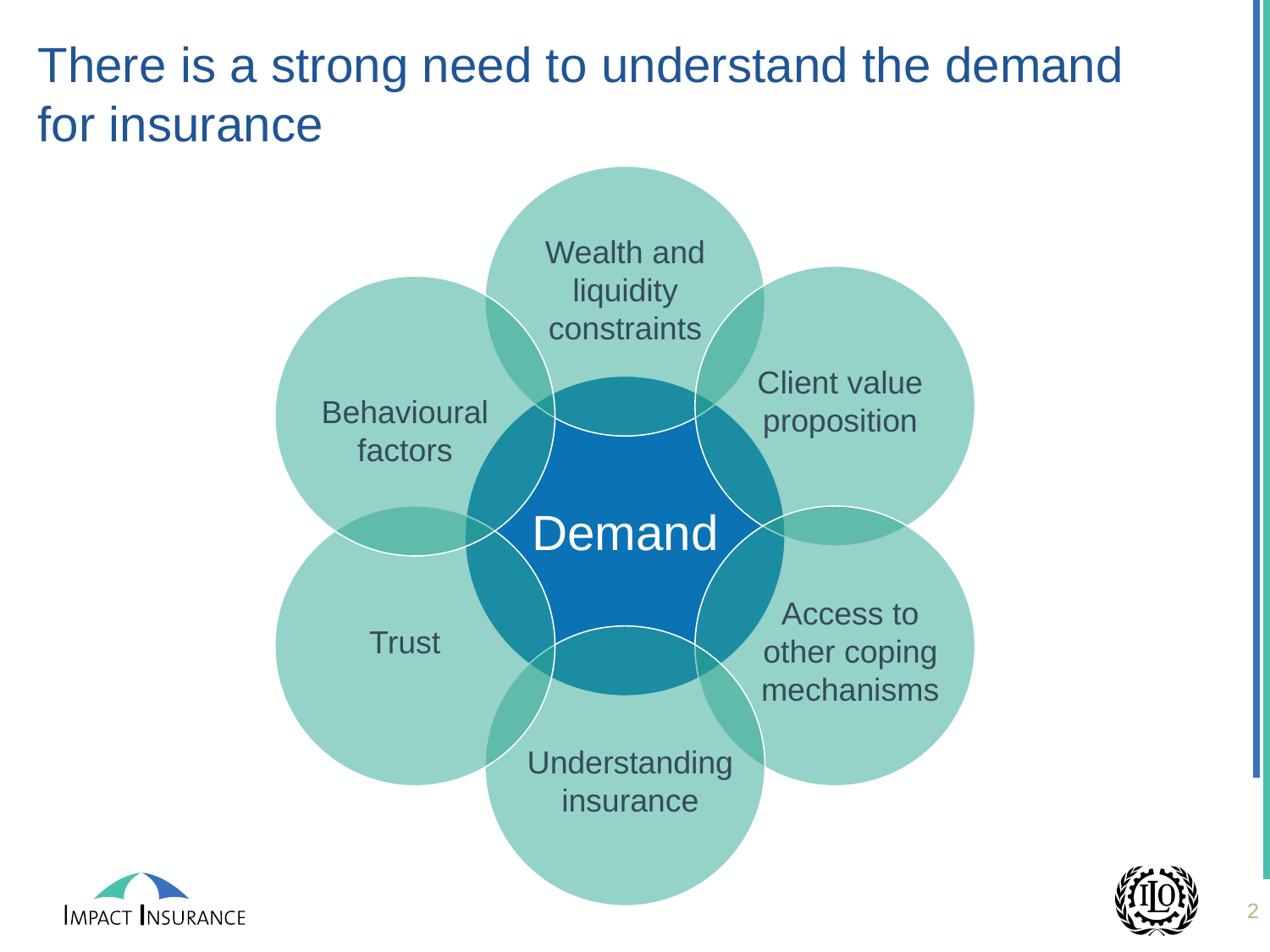

- **Building a client base** for the future
- Stronger brand / reputation
- Increased staff retention / motivation
- Microinsurance innovations applied to mainstream operations can lower costs or increase revenue in other markets

<span id="page-2-0"></span>

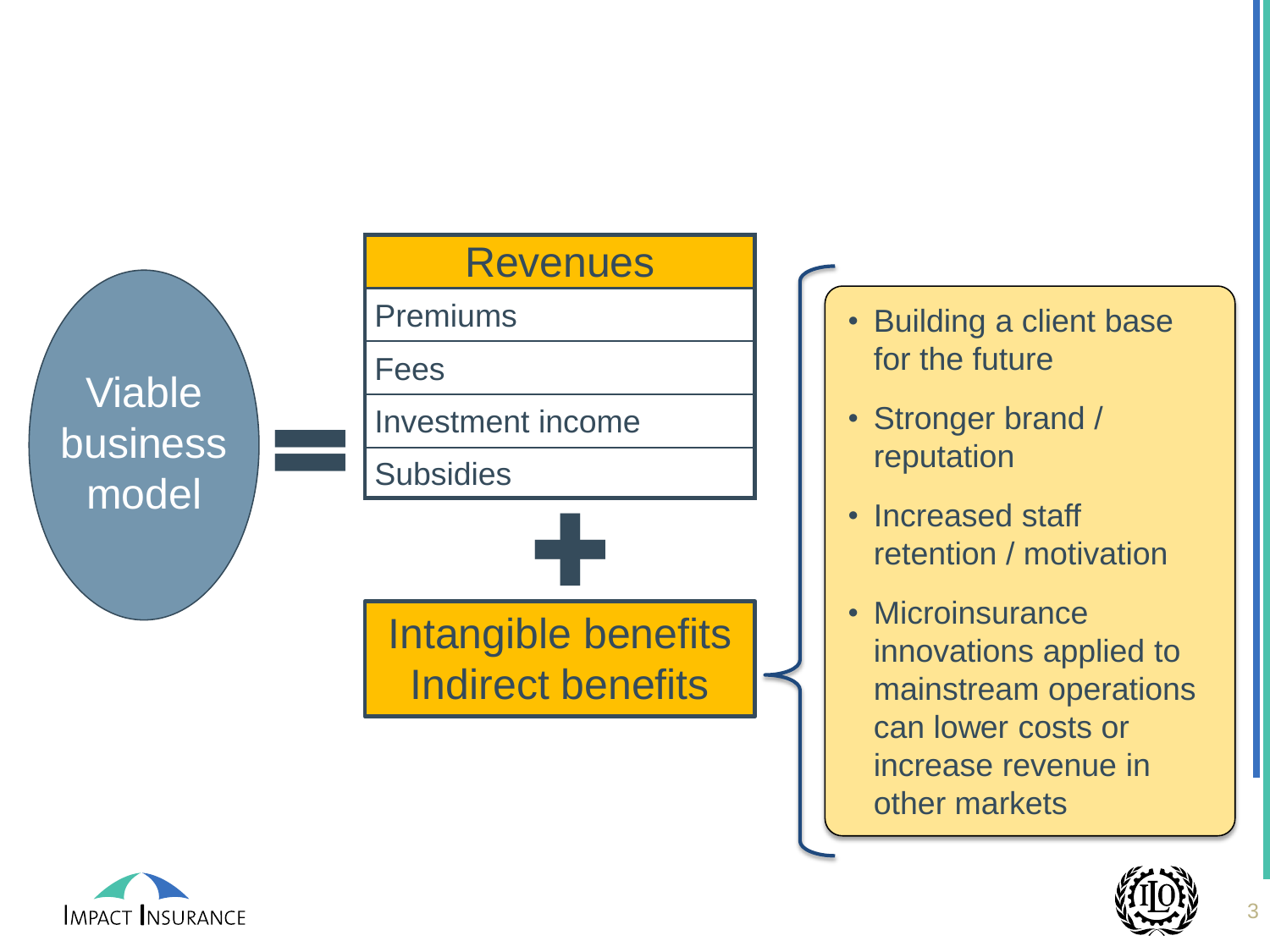





4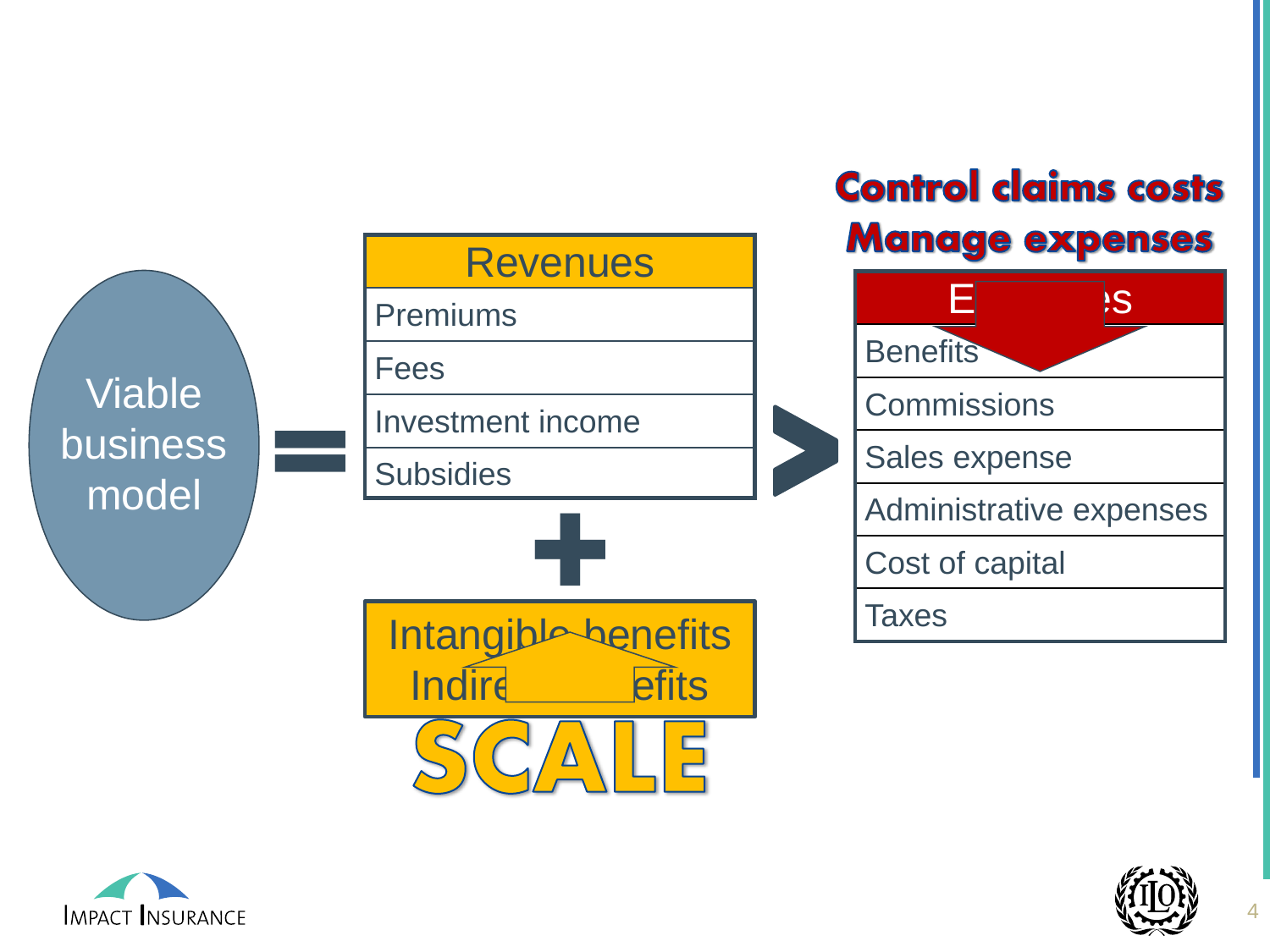## Drivers of scale by market development stage

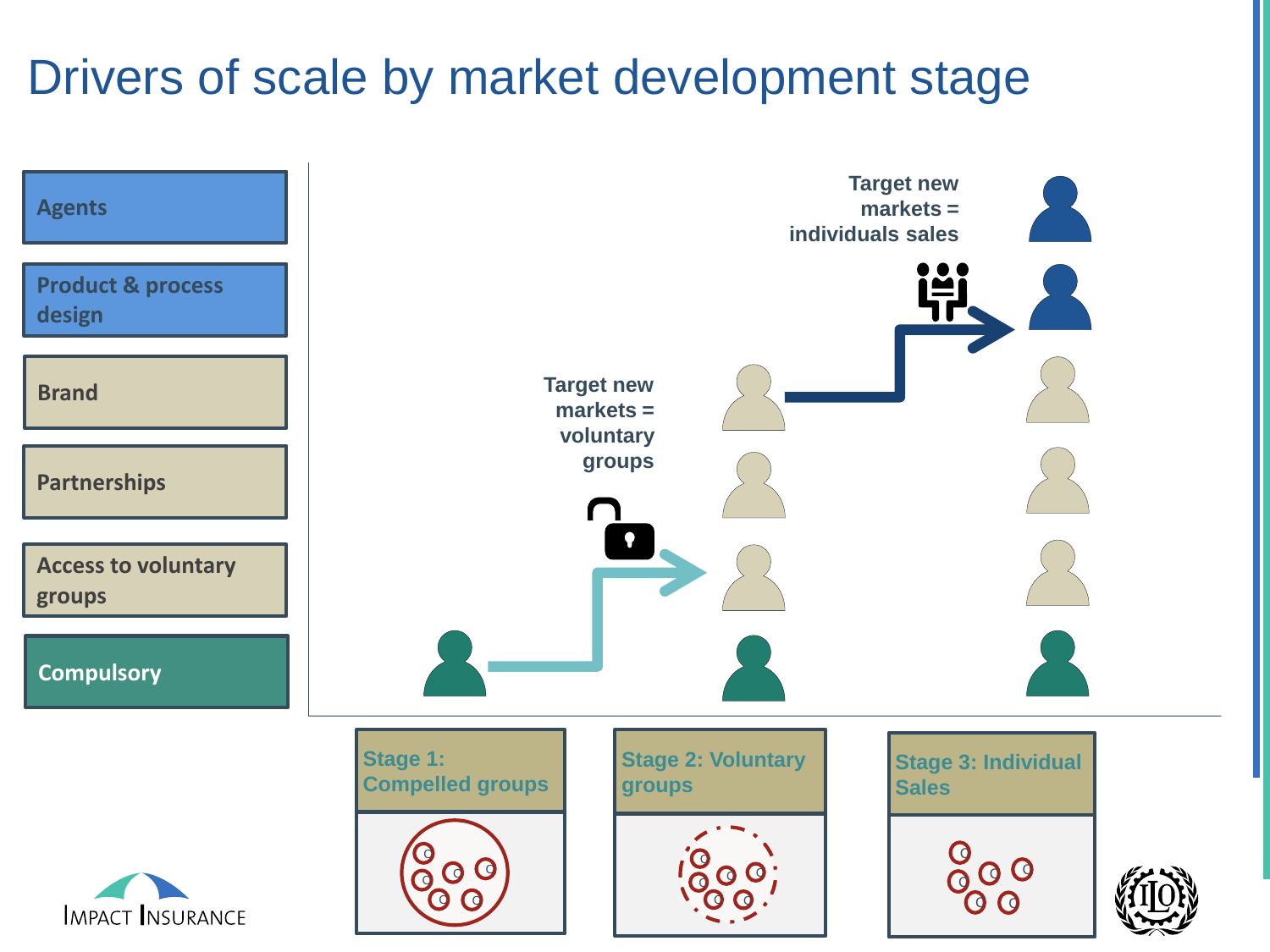## IFFCO-Tokio: front-end technology



### **Leverage technology not only for scale but value as well**

- RFID chips reduce claims ratio to 35% from 150 to 300%, resulting in a combined ratio of 118%
- Lower transaction costs for farmers
- Faster claims processing (8-30 days)
- Acceptance by farmers and banks



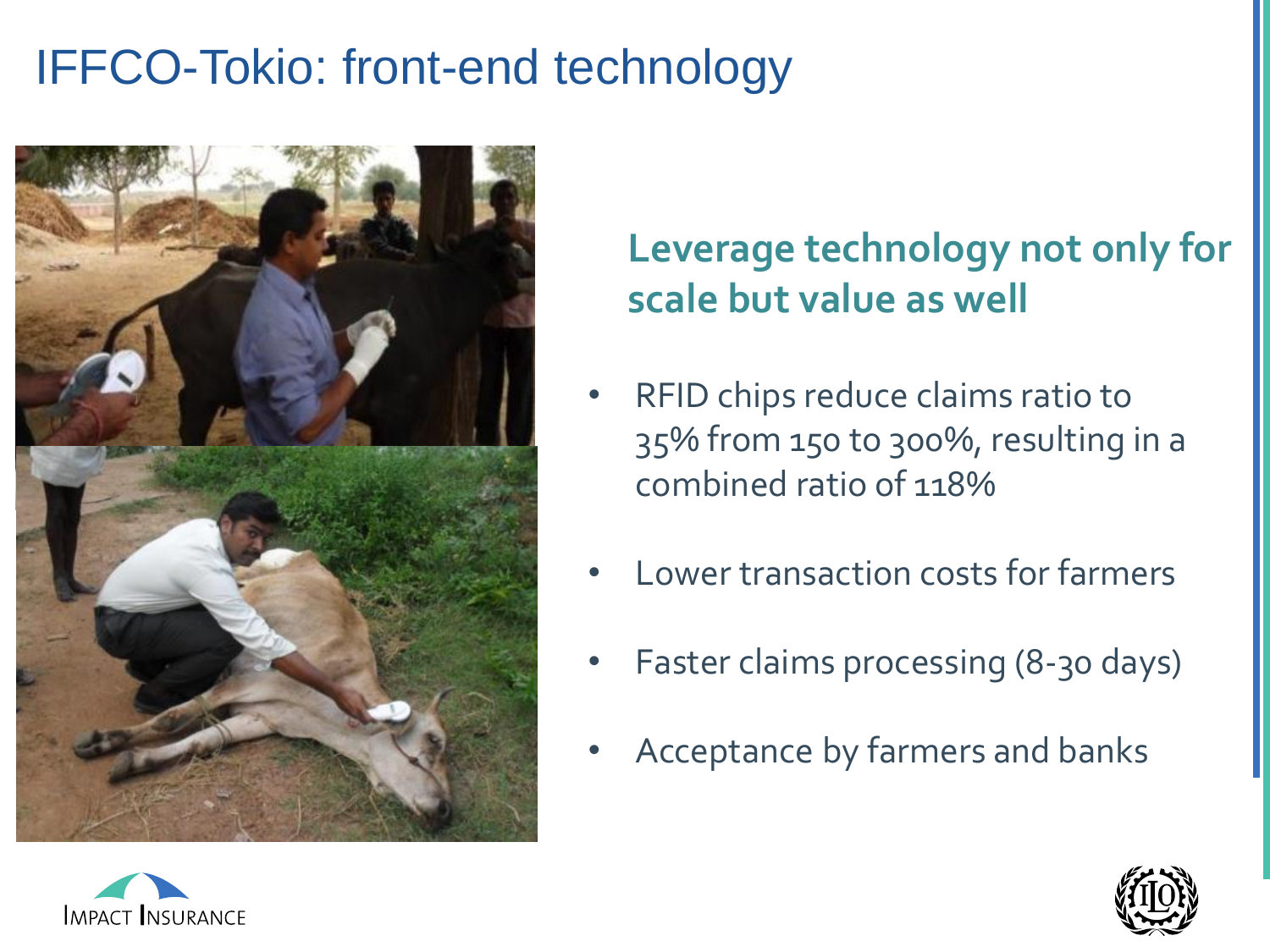## **Challenges**

#### Organizational development

- Only part of someone's job
- Standard targets, incentives
- No solutions to overcome institutional inertia

#### Partnerships and distribution

- Relying on agents and brokers
- Not designing mutually beneficial partnerships with alternative distribution channels
- Not managing the relationship

#### Business model

- Expecting fast results, impatience
- Optimistic projections regarding uptake and renewals
- Standard corporate overhead costs



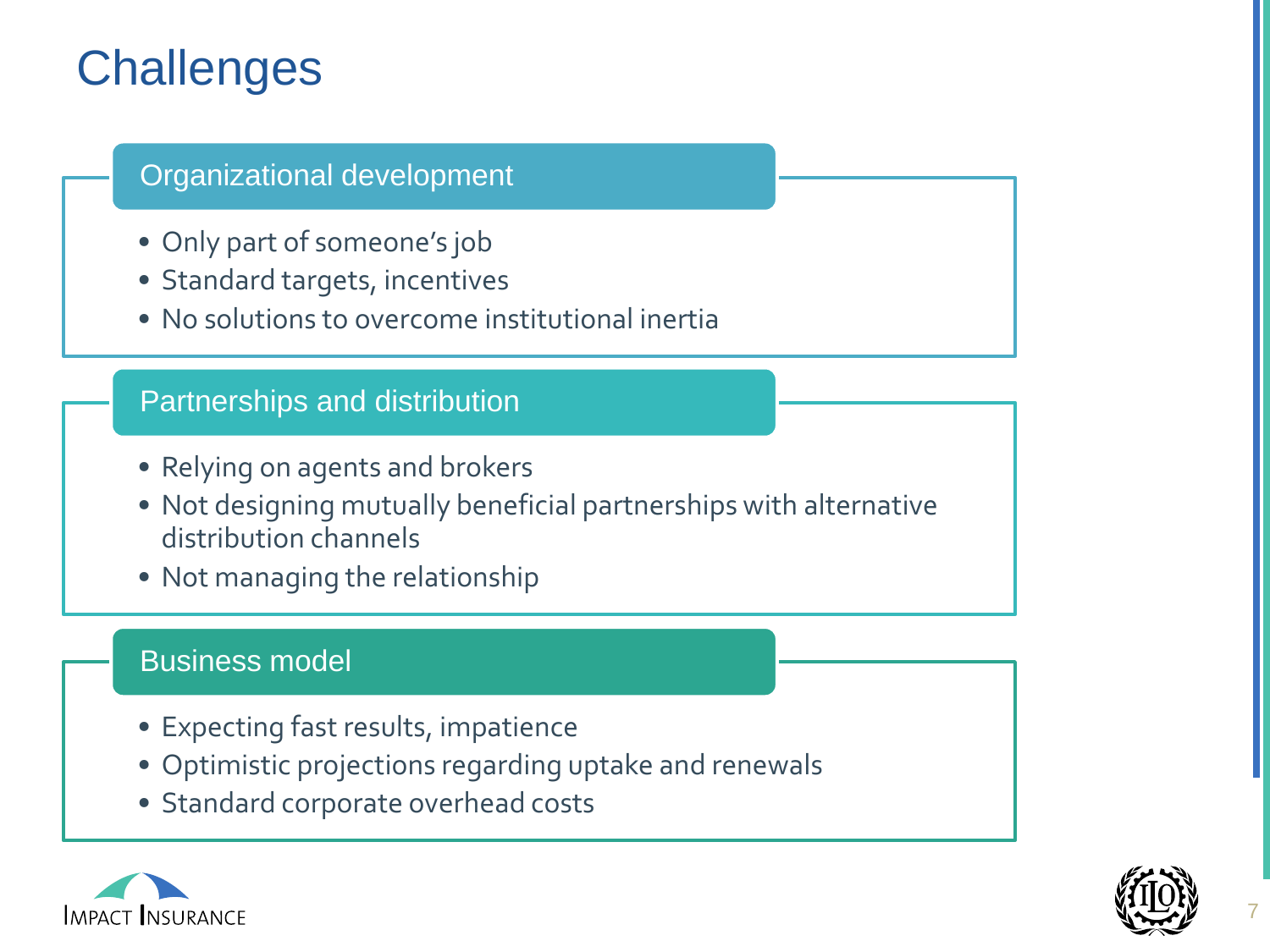## Challenges (continued)

#### Product design

- Off the shelf with a smaller sum assured
- No market research, don't know target market's needs and preferences
- Complications and exclusions
- Lumpy premiums, due at the wrong time
- Not making the intangible tangible

#### Consumer education and sales

- No information for mandatory products
- Marketing without education
- Insufficient training and incentives for sales staff
- Prioritizing new sales instead of renewals

#### Claims

- Rejecting claims without public relations backup
- Delays in paying claims



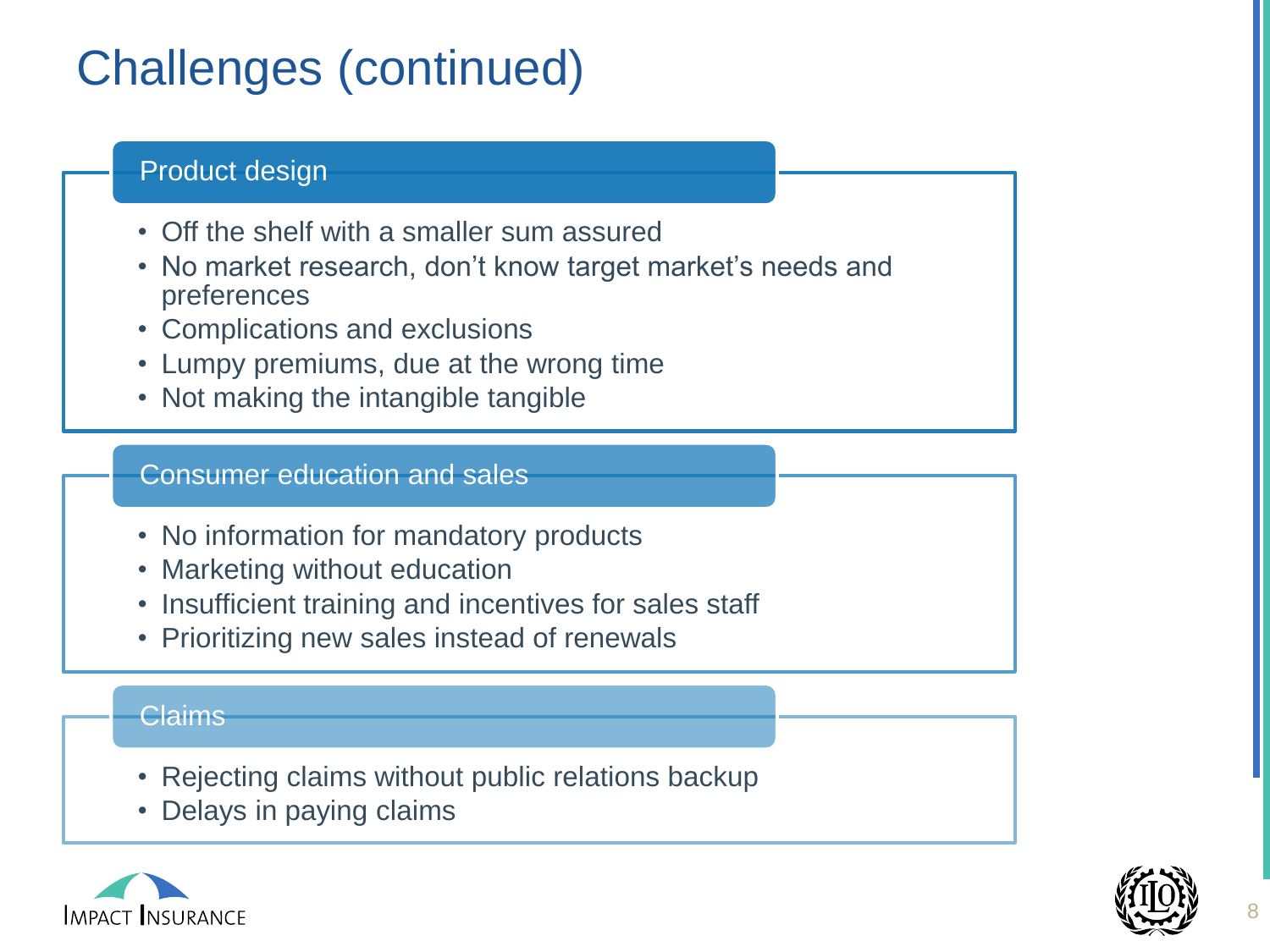## Making Microinsurance Work